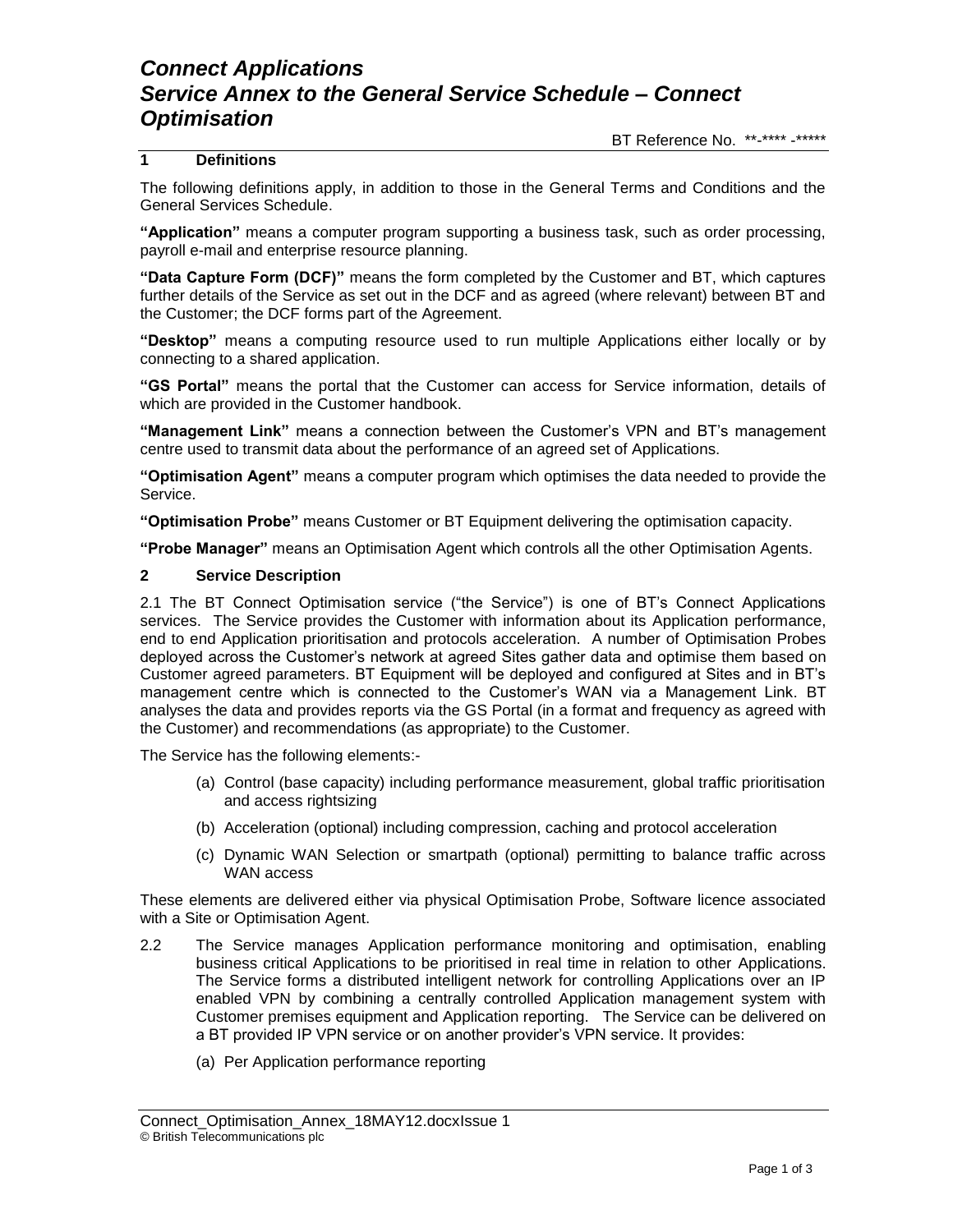# *Connect Applications Service Annex to the General Service Schedule – Connect Optimisation*

BT Reference No. \*\*-\*\*\*\* -\*\*\*\*\*

- (b) Per Application dynamic allocation of VPN resources, to achieve Application performance objectives defined per Application and per User flow
- (c) Per Application compression and protocols acceleration
- (d) Per access traffic balancing
- 2.3 BT will recommend a configuration policy, which it will implement subject to the Customer's agreement. BT will also recommend the appropriate bandwidth, including bandwidth overhead, required to support the policy. The Customer is responsible for ordering and paying any charges for any necessary new bandwidth, equipment or configuration changes. BT is not responsible for the Service working correctly if the Customer does not install the recommended bandwidth. Once the Service has been installed, BT will spend a maximum of one Month to find all Applications and flow patterns on the Customer's network. It is the Customer's responsibility to provide a preferred Application priority list which BT will then implement for the Customer. BT is not responsible for any reduced performance on low priority Applications.

If Acceleration has been ordered under section 2.1(b) above, this will be enabled under BT's control after a reasonable period of stability.

The DCF will capture the precise Customer requirements and any other Service elements to be specified and /or agreed as set out in the DCF. BT will not accept the Order unless the DCF has been correctly completed by the Customer.

### **3 Service Delivery**

If BT is providing the Optimisation Probes, BT will configure and install the Optimisation Probes and conduct a set of standard tests to ensure that the configuration is functioning correctly.

BT will provide an Optimisation Agent file to the Customer and it is the Customer's responsibility to install the Optimisation Agent on the User's Desktop.

#### **4 BT Service Management Boundary (SMB)**

If BT provides the Optimisation Probes, the SMB of the Service are the ports on the Optimisation Probes and any Probe Managers provided at a Site.

### **5 The Customer's Responsibilities**

- 5.1 For each Optimisation Probe, the Customer will provide a static IP address that is routable from all parts of the Customer's network.
- 5.2 Unless provided by BT, the Customer is responsible for providing and maintaining the Customer's own LAN, Data Centre and Desktop.
- 5.3 The Customer shall inform BT of any changes to Applications or the underlying operating system which necessitate a change to Application policy. The Customer agrees that;
	- (i) BT shall not be liable for failure to provide the Service if the Customer has not informed BT of any change and
	- (ii) the Service levels in section 7 of the General Service Schedule will not apply until BT has agreed in writing to the changes in Applications.
- 5.4 If necessary, BT and the Customer will agree a method of communications access from the Optimisation Probes and the BT management centre.
- 5.5 The Customer will give BT reasonable notice of any infrastructure maintenance on services not provided by BT that could be reasonably expected to impact the performance of the Service. BT reserves the right to charge the Customer for investigating data variances that are caused by such infrastructure maintenance. In any event the Service levels in section 7